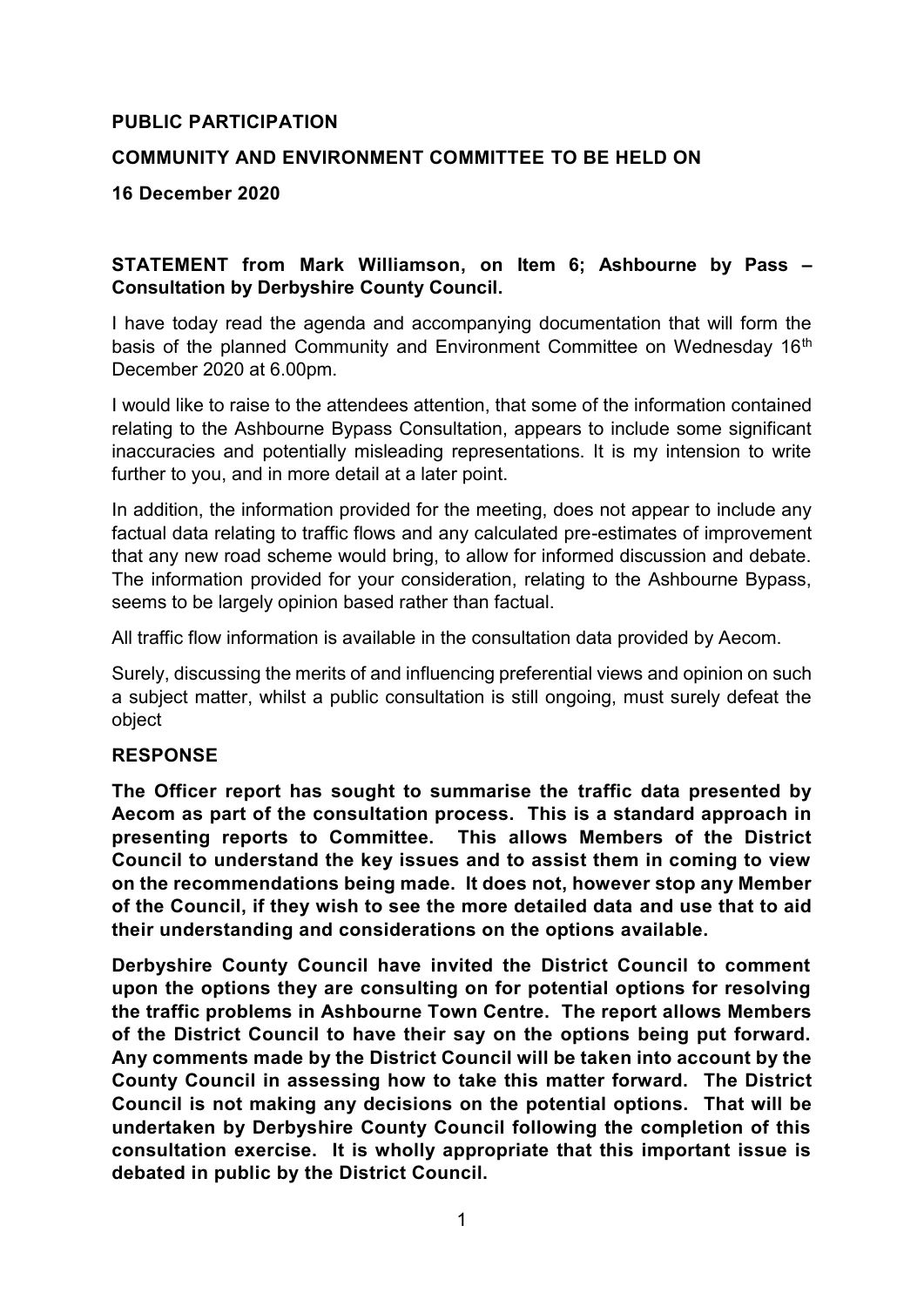# **STATEMENT from David Osborne, a resident of Ashbourne on Item 6; Ashbourne by Pass – Consultation by Derbyshire County Council.**

I would like to ask the committee to further investigate the option of an Eastern Bypass as I feel a number of key issues have been overlooked, including alternative Eastern routes (as there are with the Western option). In particular, I believe more work should be done to look at the traffic flows in relation to modelling based on the potential for the housing development on the Airfield site. It would seem logical that a significant amount of additional traffic would emanate from this area meaning that an Eastern route would be more effective in diverting traffic away from the town. Although longer, the cost difference should be further investigated as length of road is not the only factor driving cost and the topology and geology of the Western route could prove problematic and costly to navigate.

The basis of current recommendations is based on very basic investigation and also overlooks a number of issues with the Western option, some of which relate to government guidance. A bypass affects the long term future of Ashbourne and deserves more thorough investigation before decisions are made.

#### **RESPONSE**

**The decisions about which route to be taken will be one for Derbyshire County following the completion of this current public consultation exercise. If Mr Osbourne feels that further work should be undertaken on traffic flows he should direct them to the County Council as part of the consultation process.**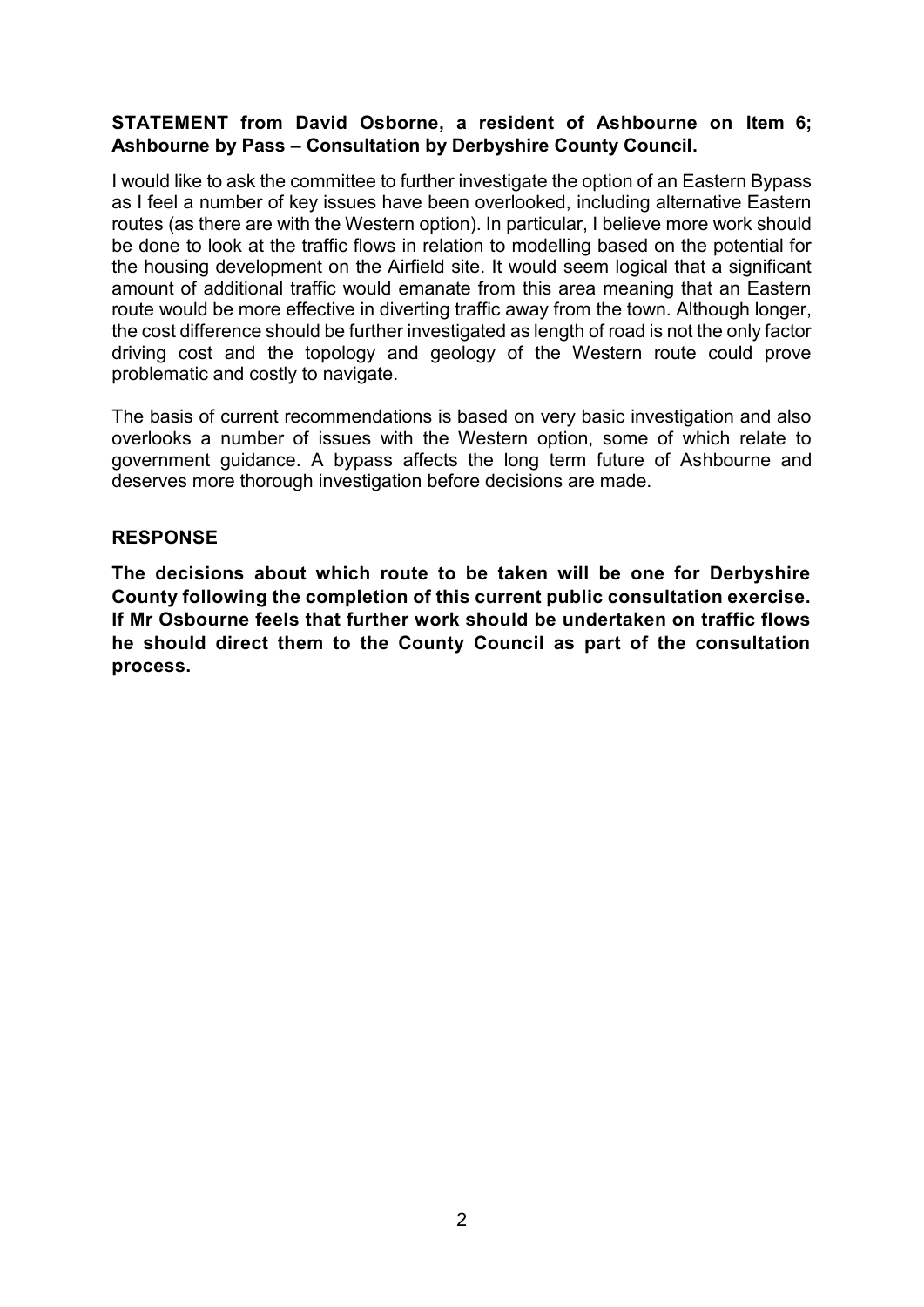## **QUESTIONS from Darren Archer, a resident of Ashbourne on Item 6; Ashbourne by Pass – Consultation by Derbyshire County Council.**

- 1. In his report in para 3.3 the Chief Executive states that the western by-pass will remove the "most traffic from the town centre". On what basis is this statement made? The eastern by-pass will clearly remove as much south bound traffic as a western route. While in addition, as shown in the consultation documents, it will remove additional traffic from surrounding roads such as the A517 to Hulland, the B5035 to Kniveton, the A52 to Derby which the Western route will not. So actually the evidence shows that the Eastern route will remove significantly more traffic from the town centre.
- **ANSWER – It is acknowledged that an eastern bypass will remove traffic from the town centre. However the evidence on Page 6 of the Appendix to this report indicates that within the town centre there is greater relief from the town centre by virtue of a western bypass than an eastern bypass. If Mr Archer has an alternative view he has the opportunity to make his comments directly to Derbyshire Council.**
- 2. In his report, para 3.4, the chief executive states that the Eastern by-pass will be the "significantly more expensive" than the Western route. As the consultation provides no financial or budget cost analysis what evidence is this statement based on? other than the rather simplistic fact that the eastern route is longer. Does this statement take into account the fact that the majority of either of the western routes proposed will be located in or adjacent to a wildlife and bird sanctuary and on land designated as the highest risk flood zone and as such will face considerable costs to ensure it is actually usable 12 months of the year.
- **ANSWER – It is accepted that the topography of a western route may have an impact upon cost. However from experience it is considered that, even taking such factors into to account, the additional length of the eastern route would result in it being more costly.**
- 3. In his report, para 3.4, the chief exec states that "it is understood the new roundabout and future link road currently being constructed may not be capable of handling additional traffic" this information is not provided as part of the consultation. Can the chief executive confirm on what basis this statement is made? Also can he confirm that the existing roundabout on the A52 adjacent to Ashbourne cemetery will be capable of handling the additional traffic without any alteration work?
- **ANSWER – This information is derived from discussions with the County Council, and is a statement of understanding rather than based on detailed assessment. I cannot advise whether the existing roundabout to which Mr Archer refers is capable of handling the additional traffic.**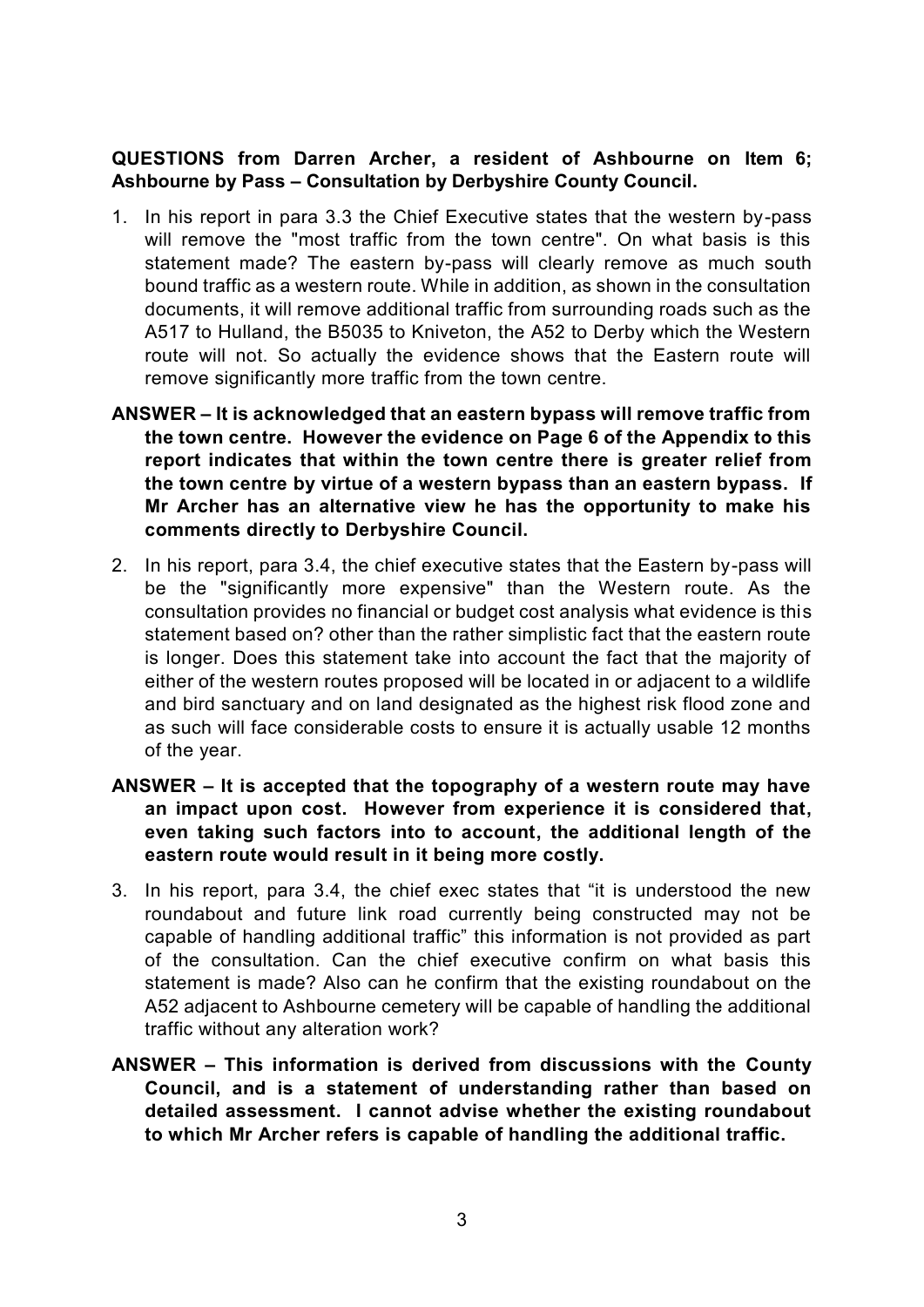- 4. In para 3.8 the chief exec raises a concern with regards the current draft alignment of the eastern by-pass and the potential impact on the Airfield Development site. To date no masterplan has been provided for the airfield site, while the current application drawings are not available online on your planning website, which is crucial for its future development. However in the original outline application submitted and approved in 2014 the masterplan provided, showed a link road running along the northern boundary of the development site acting as a break between the housing site and the Industrial estate in particular the back of the Vital Earth site. The road being further separated from the housing site via landscaping, playing fields and sports pitches. Is the chief exec therefore stating this layout is either not achievable now or that it could not be suitable to access a proposed eastern by-pass route? Furthermore does the council not agree that rather than hinder the development of the airfield. A properly planned Eastern by-pass would eliminate the risk of traffic from the 1500+ houses on the airfield site having to travel through town to access the north and east of the county. So in effect providing the site with excellent road links to not only the south and west of Ashbourne but also the North and East as well. Something a western by-pass would not do.
- **ANSWER – As Mr Archer will be aware there is no detailed plan for a bypass route around Ashbourne. The report seeks to set out concerns about the impact of any eastern route on the deliverability of the whole of the allocation in the adopted Derbyshire Dales Local Plan, on the basis of the indicative position of the link through the site. It does not mean that any final eastern route would definitely prejudice the development of the allocation in the adopted Derbyshire Dales Local Plan, but it could certainly cause uncertainty and delay.**
- 5. The chief exec in his report raises concerns about the capability of the roundabout under construction to cope with the increase in traffic as noted above. Can the chief exec explain his failure to comment on what impact the additional traffic will have on roads adjacent to the Western by-pass routes. I have already mentioned the existing roundabout on A52 which is clearly not sufficient. However a bigger concern would be the increase of traffic using Windmill Lane and a western by-pass as a cut through from Kniveton, Cromford and beyond to and from the A52 and A50. This is already an issue for residents and a western by-pass will only make this problem worse. While Windmill Lane and Buxton Hill is an appalling junction so any potential increase of traffic using it needs to be avoided at all costs.
- **ANSWER – The evidence about the extent to which traffic using Windmill Lane as presented on Page 6 of Appendix 1 would have greater relief by an Eastern Bypass than compared to a Western Bypass was taken into account during the preparation of the report. The impact on residents of any such changes is a detailed matter that will need to be addressed as part of the submission of evidence to accompany the planning application.**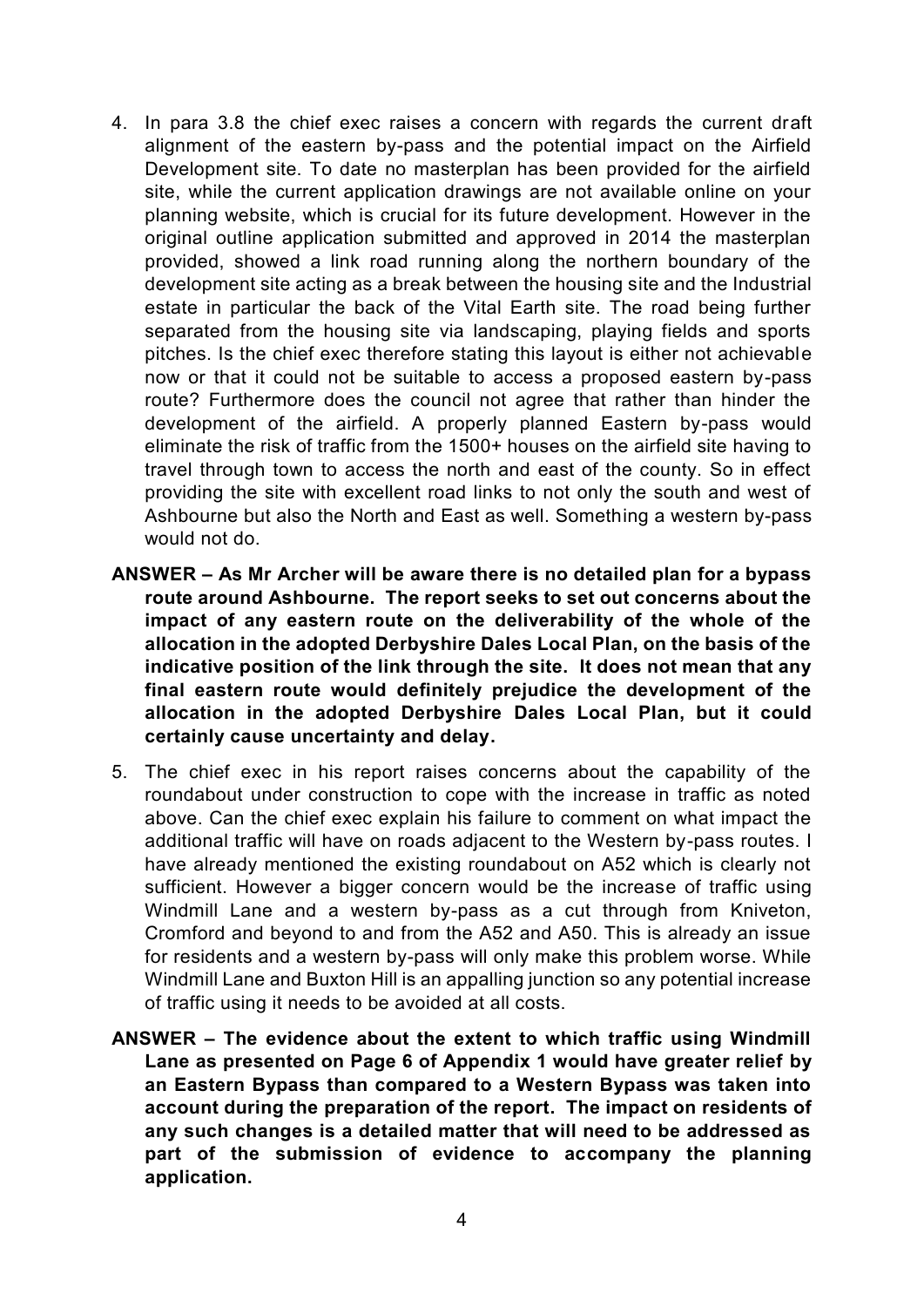### **STATEMENT from Robert Donnelly, a resident of Ashbourne on Item 6; Ashbourne by Pass – Consultation by Derbyshire County Council.**

I am in receipt of the agenda and supporting documentation circulated in advance of the Community and Environment Committee scheduled for Wednesday 16<sup>th</sup> December (copy attached for ease of reference).

I believe it is most important that, in advance of the meeting, members of the Committee are given the opportunity to consider the content of a letter that I have written and sent (addressed to Jim Seymour the AECOM project lead and copied to members of Derbyshire County Council) dated 26<sup>th</sup> November 2020 (copy also attached herewith), so as to be in an appropriately informed position before commenting or voting on related matters.

In the interests of brevity I will refrain from repeating all the points raised in my letter here.

However, it is clear that the consultation process itself AND several of the statements and conclusions drawn by the consultations (AECOM) might be considered misleading.

The supporting papers provided to the Derbyshire Dales District Councillors via the correspondence available at the link above refer to the consultation findings and draw conclusions that may be seen as containing inaccuracies, misinterpretations, oversimplifications and including important omissions.

A particularly interesting point (example) here would perhaps be the 'red flag' applied by AECOM to the eastern route – see sections 2.8 and 2.9 of your supporting papers and section 4e of my letter – because there is *"land which is allocated for housing and development within the current Derbyshire Dales District Council Local Plan and which has planning permission for housing and employment land uses".*

I could of course go on … but it's all in my letter.

So, in the interests of balance, please do share this information and correspondence with those charged with making important decisions.

# **RESPONSE**

**Mr Donnelly's comments are noted – it will be for Members to come a view based upon the contents of the report and their own consideration of the evidence as to whether the report is misleading, and whether an alternative response should be given.**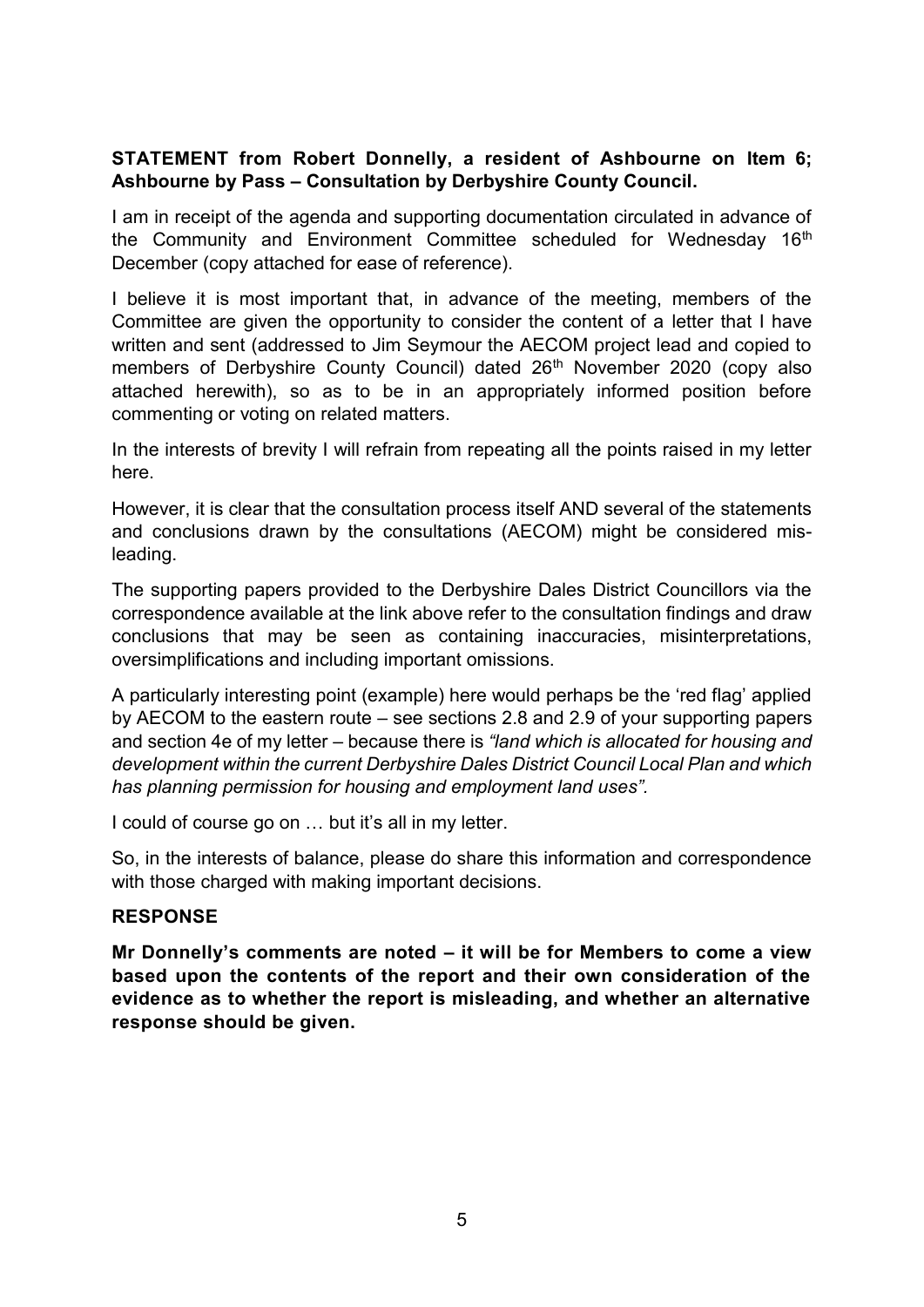## **QUESTIONS from Peter Dobbs, a resident of Ashbourne on Item 6; Ashbourne by Pass – Consultation by Derbyshire County Council.**

I note in the officer comments (section 3.5) of the report on the Ashbourne Bypass Consultation it says;

Members will be aware of existing air quality issues in the area of Buxton Road, Ashbourne.'

My first question is

Q. How does the council believe it has 'made members aware' of the problem?

I have already suggested that the Air Quality Annual Status Report be presented to this Committee to allow discussion and Liberal Democrat Councillors requested in an open letter sent in August that all Councillors be briefed by Officers on the Council's current strategy for monitoring air quality in the Dales.

Neither of these things has happened.

So my second question is this;

Q. How does the Council intend to 'make members aware' of the problem of air pollution in the future?

The Council have known from data trends that there has been a problem with NOx pollution on Buxton Rd Ashbourne for at least 3 years. However they have chosen not to declare an AQMA by the Option 1 method (Fast track) and have still not declared an AQMA using Option 2.

So my third question relates to this slow response and the current inquest looking at the death of Ella Kissi-Debrah in Lewisham who died in Feb 2013. Lewisham Council are accused of being 'glacially slow' on addressing the problem of air pollution and its impact on health The 2012 average annual NOx reading at New Cross monitoring station in Lewisham was 59ugm-3. The current equivalent value for one of the monitoring locations on Buxton Road is higher than this with a peak value of over 70ugm-3. The Air Quality Objective is 40ugm-3

So my third question is,

Q. What is the Council's assessment of the legal and financial risk of continuing to be 'glacially slow' in addressing air pollution in the Dales and in particular risking the health of residents?

# **ANSWERS**

**Thank you for your questions, Mr Dobbs.**

**Members are aware of the issue of air quality through the inclusion of an item in the Environmental Health service plan, which is approved by**